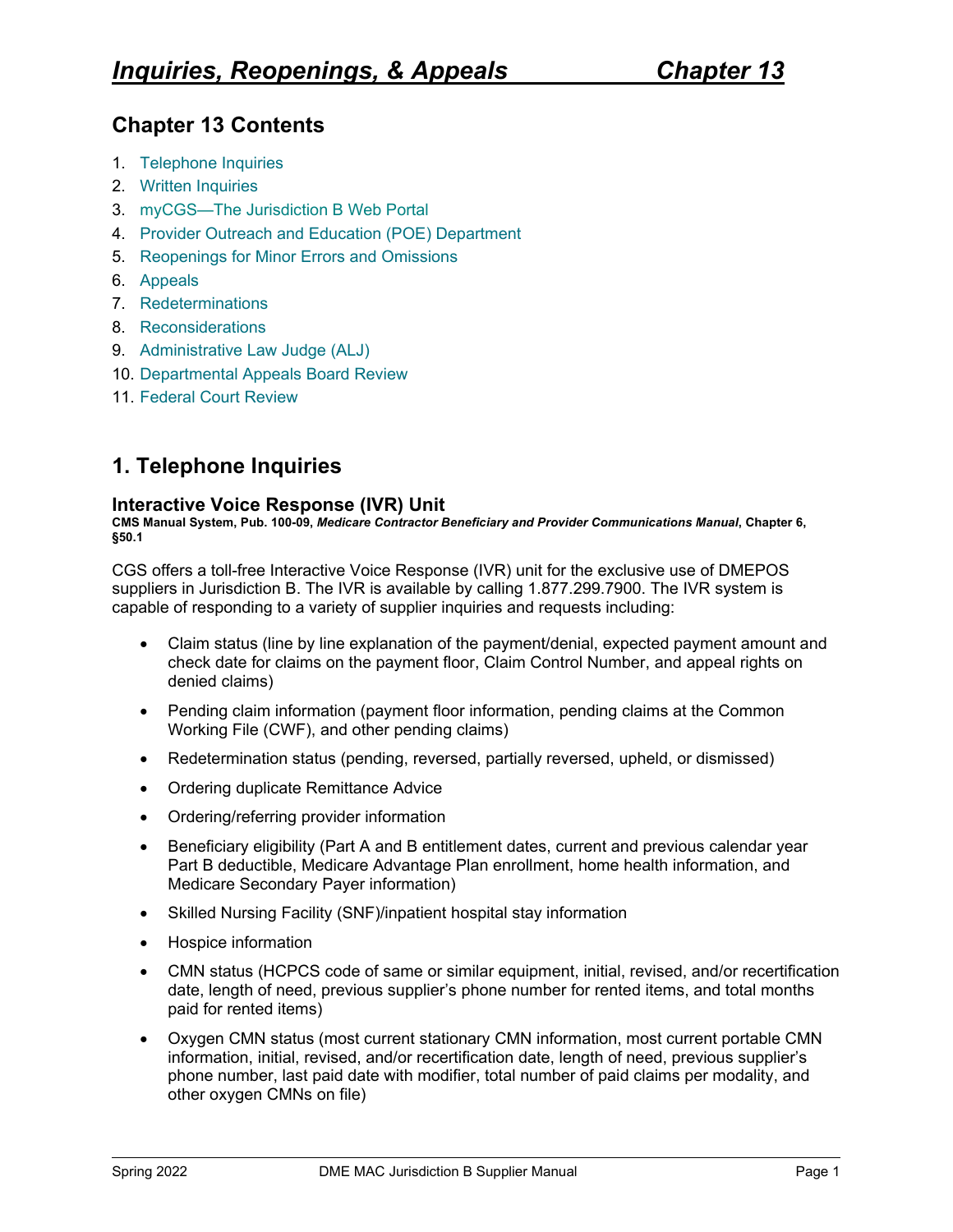- Diabetic supplies and shoes
- Pricing information (fee schedules)
- Check information (outstanding check dates and amount and the last five checks issued)
- Offset information
- General information

For instructions on using the IVR, refer to the IVR User Guide on our website at [https://www.cgsmedicare.com/jb/help/ivr.html.](https://www.cgsmedicare.com/jb/help/ivr.html) For an abbreviated version, refer to the IVR flow chart at [https://www.cgsmedicare.com/jb/help/pdf/DME\\_IVR\\_checklist.pdf.](https://www.cgsmedicare.com/jb/help/pdf/DME_IVR_checklist.pdf)

The IVR is available 24/7 with the exception of periodic system upgrades or routine maintenance. The IVR menu options which require system access are available Monday–Friday, 6 am–9 pm CT and Saturday, 6 am–4 pm CT.

### **Customer Support**

**CMS Manual System, Pub. 100-09,** *Medicare Contractor Beneficiary and Provider Communications Manual***, Chapter 6, §30**

When the IVR system cannot answer your questions or provide the assistance you need, you may disconnect from the IVR and call 1.866.590.6727 to speak to a Customer Service Representative (CSR).

*NOTE: CSRs are not able to provide you with information that is readily available on the IVR. You must contact the IVR for the types of inquiries listed above.* 

CSRs are trained to answer supplier questions and resolve problems. They should be your first contact with our office when you need assistance.

When calling, please have available your National Provider Identifier (NPI), Provider Transaction Access Number (PTAN), the last five digits of your tax identification number (TIN) and, if appropriate, the beneficiary's name, Medicare ID, and date of service. So that we may assist as many callers as possible, you are limited to three separate inquiries per phone call. Lengthy requests should be submitted in writing.

CSRs are available to assist suppliers Monday–Friday, 7 am–4 pm CT. CSRs are not available on the following holidays: New Year's Day, Martin Luther King, Jr. Day, Memorial Day, Independence Day, Labor Day, Thanksgiving holiday (Thursday and Friday), Christmas Eve, and Christmas Day. Please also note that the contact center is closed the 2nd and 4th Friday each month from 9:30 am to noon CT for staff training (except for weeks in which there is a federal holiday closing). The contact center may also close to observe other Federal holidays. An electronic mailing list message will be sent out informing you of additional closings or changes in availability. To join our electronic mailing list, visit our website at [https://www.cgsmedicare.com.](https://www.cgsmedicare.com/)

#### **Customer Support is able to:**

- Clarify the denial reason associated with a claim
- Provide general information regarding Medicare coverage
- Explain terminology and information published in issues of the *DME MAC Jurisdiction B Insider* and this *Supplier Manual*
- Assist with other complex issues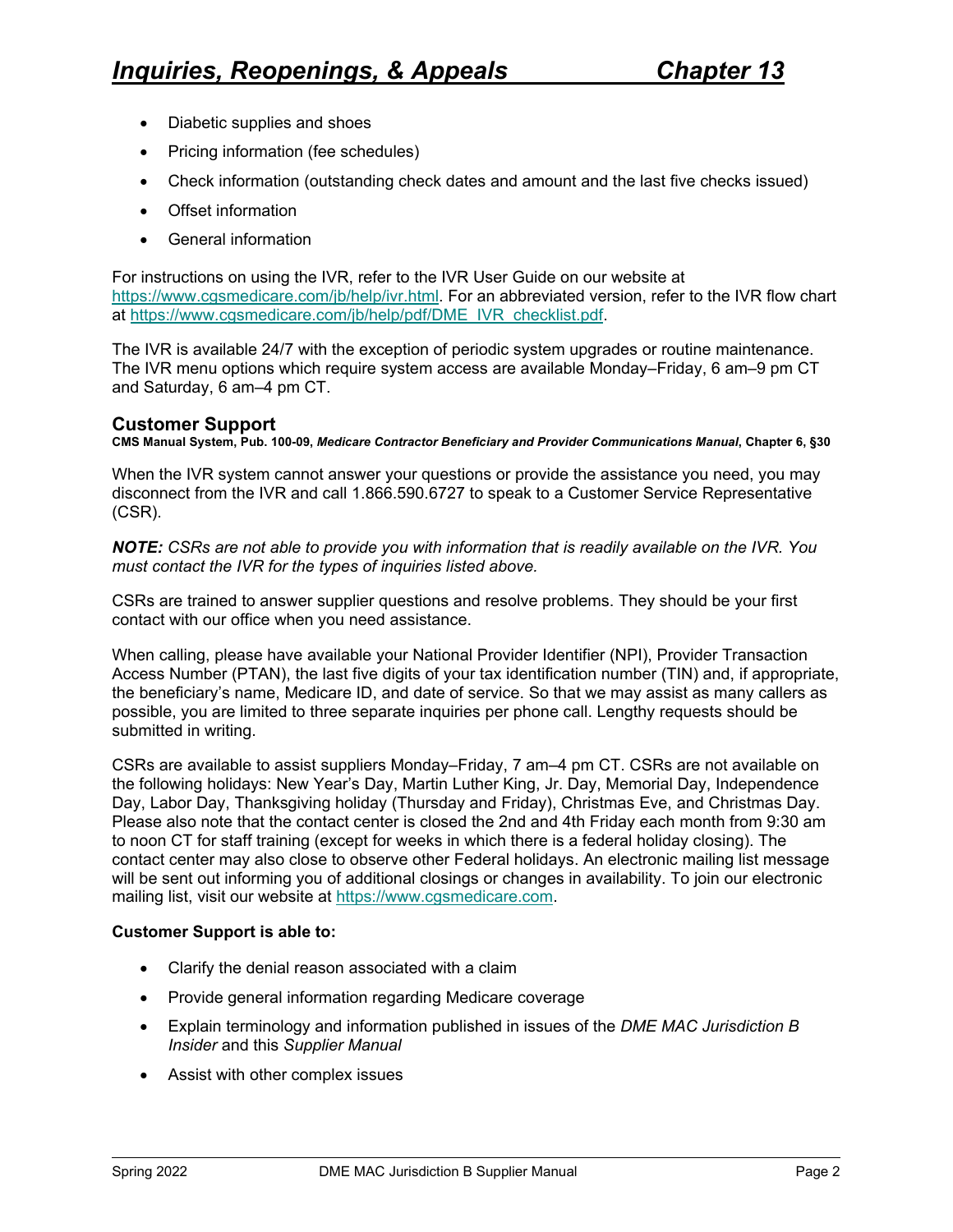#### **Customer Support is** *not* **able to:**

- Provide claim status, beneficiary eligibility, or other information which is available through the IVR
- Give preauthorization of beneficiary entitlement for specific DMEPOS
- Adjust a claim, unless the claim was processed incorrectly by the DME MAC (please call Telephone Reopenings at 1.844.240.7490)
- Answer questions about supplier enrollment (please call the National Supplier Clearinghouse at 1.866.238.9652)
- Answer questions about electronic billing software or claims that have not been received in our claim processing system (please call CEDI at 1.866.311.9184)
- Answer inquiries from beneficiaries or their representatives (please call 1.800.MEDICARE 1.800.633.4227)
- Review documentation related to redetermination cases or Automated Development Letter responses

#### **Before You Call…**

Before calling Customer Support, you should take the following steps:

- Consult your Remittance Advice (RA)
- Consult the Claim Denial Resolution Tool [\(https://cgsmedicare.com/medicare\\_dynamic/jb/claim\\_denial\\_resolution\\_tool.asp\)](https://cgsmedicare.com/medicare_dynamic/jb/claim_denial_resolution_tool.asp) on the CGS website
- For medical necessity and coverage issues, consult the appropriate Local Coverage Determination (LCD)
- For general questions about DME MAC, consult this *Supplier Manual*

When calling Customer Support, please be sure to have the following information ready to give to the CSR:

- Your NPI number
- Your Provider Transaction Access Number (PTAN), also known as your Legacy number or NSC number
- The last five digits of your tax identification number (TIN)
- Beneficiary's Medicare ID, name, date of service, and/or date of birth (if appropriate)

### **Three Levels of Customer Support**

When calling Customer Support, you will initially speak to a Tier 1 CSR. Tier 1 CSRs are capable of handling most supplier inquiries. In some cases, Tier 1 CSRs may need to transfer the call to a Tier 2 CSR (also known as the Help Desk). If a callback is required, a Tier 2 CSR will return your call within 10 business days.

If you have a complex inquiry that goes above and beyond the normal scope of a Tier 1 or Tier 2 CSR, the inquiry will be forwarded to the third level of Customer Support, the Provider Relations Research Specialist (PRRS) team. The PRRS will research the inquiry and respond either by phone or by mail within 45 business days.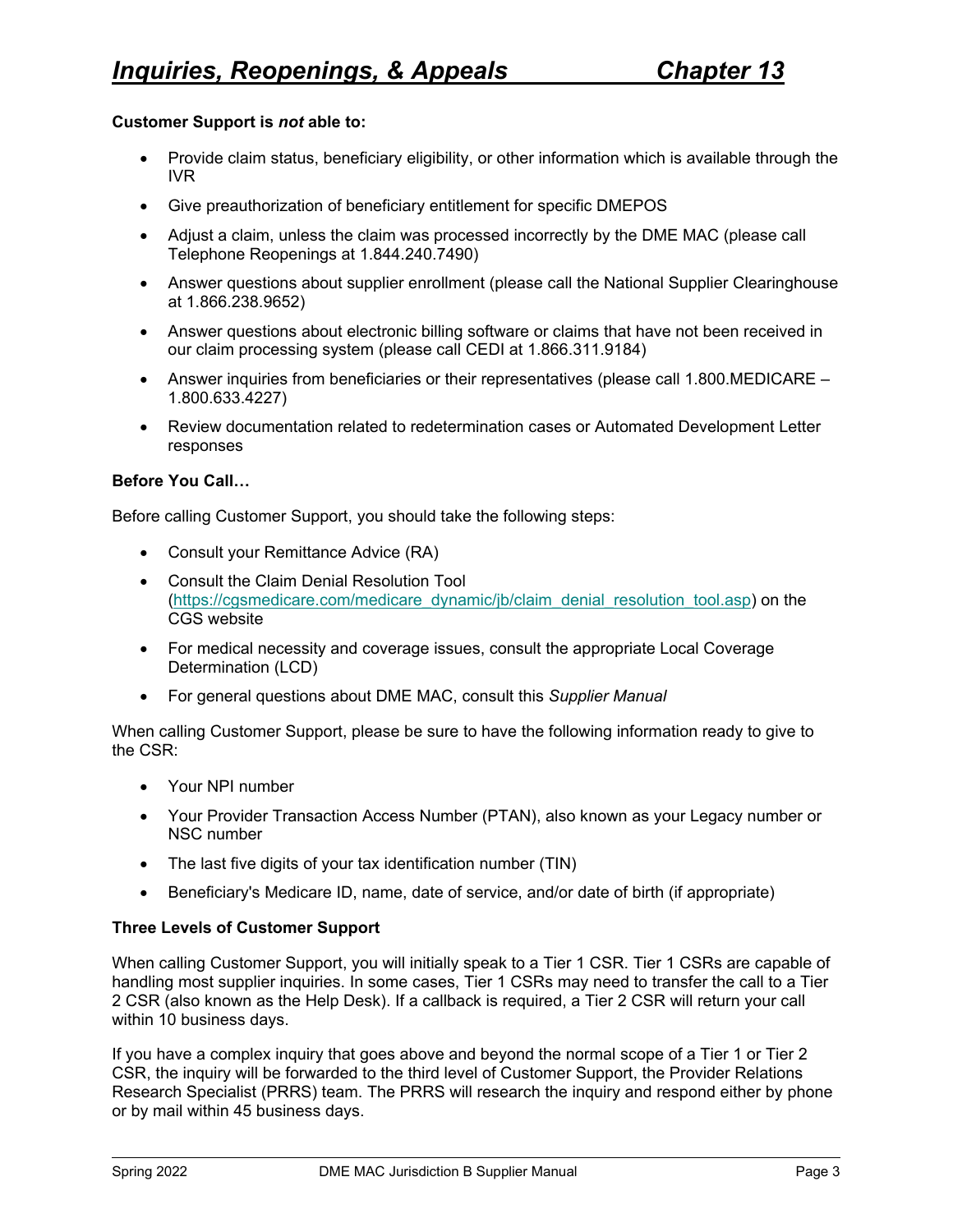## <span id="page-3-0"></span>**2. Written Inquiries**

**CMS Manual System, Pub. 100-09,** *Medicare Contractor Beneficiary and Provider Communications Manual***, Chapter 6, §30.3**

CGS is committed to providing the highest level of service to our Medicare suppliers. It is our goal to handle all written inquiries in a timely and efficient manner. When writing, please state your question or concern as clearly as possible including all pertinent information, i.e., NPI, PTAN, the last 5-digits of your TIN, and, if appropriate, the beneficiary's name, Medicare ID, and date of service (note that email inquiries must not contain sensitive personal information). Please send letters and faxes on official letterhead, and attach your official letterhead to email inquiries. The letterhead should contain all practice location addresses (if you have multiple practice locations) and at least one of the addresses should match the practice location address on file. Including this information will allow us to respond more specifically to the inquiry. You must also include your name and phone number. After the correspondence is received by the DME MAC, a Written Correspondent will respond to the inquiry within 45 business days.

Please send all general written inquiries to:

CGS DME MAC Jurisdiction B PO Box 20007 Nashville, TN 37202 ATTN: Correspondence Department

Email inquiries may be submitted through our website at

[https://www.cgsmedicare.com/jb/help/contact/onlinehelp.html.](https://www.cgsmedicare.com/jb/help/contact/onlinehelp.html) Information that is personal/private (e.g., Medicare ID, Social Security numbers, Tax ID numbers, financial information, etc.) must not be included in the inquiry. A response will be returned via email. Responses that require personal/private information will be returned by phone or in writing.

# <span id="page-3-1"></span>**3. myCGS—The Jurisdiction B Web Portal**

The myCGS portal is a Web-based application developed by CGS that is available to DMEPOS suppliers who serve beneficiaries in Jurisdiction B. Using myCGS is a fast and easy way to get the Medicare claim and billing information that you need.

myCGS offers a wide range of functionality and support, such as:

• **Beneficiary Eligibility** 

Find beneficiary eligibility, Medicare Secondary Payer, Medicare Advantage Plan, home health episode, hospice, and inpatient stay information.

- **Claim Status** Check on the status of claims you've submitted to Jurisdiction B (or C).
- **Same or Similar Information** Search beneficiary claim history for same or similar items.
- **Claim Correction**

Make simple corrections to a claim.

• **ADR Viewing and Responding**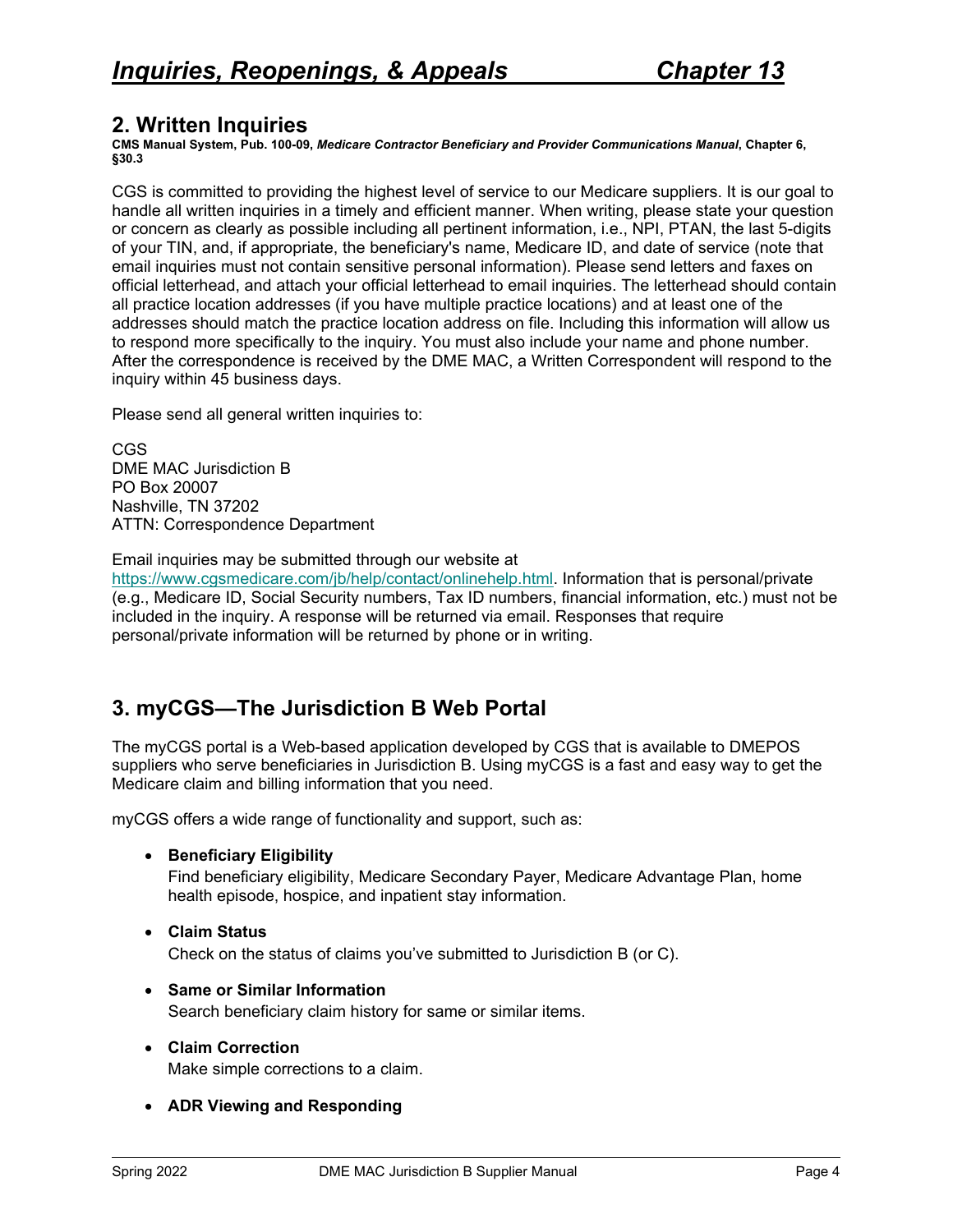View ADR cases and letters (i.e., TPE) and submit your response.

• **Redeterminations and Reopenings Submission and Status**

Submit and check the status of your Redetermination and Reopening requests directly through myCGS.

- **ADMC and Prior Authorization Submission and Status** Submit and check the status of ADMC and Prior Authorization requests.
- **Automatic NPI/PTAN Combinations**

myCGS will automatically give you access to all of the NPI/PTAN combinations that are associated with your existing Tax ID and will automatically add all NPI/PTAN combinations for any newly added Tax IDs.

#### • **MBI Lookup Tool**

Find a beneficiary's Medicare Beneficiary Identifier (MBI) when you have a patient who has been mailed a new Medicare Card with MBI, but you do not have a record of the MBI itself.

For a complete listing of all that myCGS has to offer and information about how to register, visit our website at [https://www.cgsmedicare.com/jb/mycgs.](https://www.cgsmedicare.com/jb/mycgs)

## <span id="page-4-0"></span>**4. Provider Outreach and Education (POE) Department**

**CMS Manual System, Pub. 100-09,** *Medicare Contractor Beneficiary and Provider Communications Manual***, Chapter 6, §20**

CGS offers several different methods of educational training that offer the latest and most up-to-date Medicare information. Visit <https://www.cgsmedicare.com/jb/education/index.html> for a complete listing of seminars, online training, workshops, and more.

You can find our calendar of scheduled educational events at https://www.cgsmedicare.com/medicare\_dynamic/wrkshp/dme\_coe/dme\_coe\_b/ib\_report.aspx.

# <span id="page-4-1"></span>**5. Reopenings for Minor Errors and Omissions**

**CMS Manual System, Pub. 100-04,** *Medicare Claims Processing Manual***, Chapter 34, §10**

There is no need to request an appeal/redetermination if you have made a minor error or omission in filing the claim, which, in turn, caused the claim to be denied. In the case where a minor error or omission is involved, you can request Medicare to reopen the claim so the error or omission can be corrected, rather than having to go through the appeal process. You can request a reopening for minor errors or omissions either by telephone or in writing. You have one year to request a reopening from the date on your Remittance Advice (RA). See Chapter 17 of this manual for more information about RAs.

Examples of minor errors or omissions include:

- Mathematical or computational mistakes
- Transposed procedure or diagnostic codes
- Inaccurate data entry
- Misapplication of a fee schedule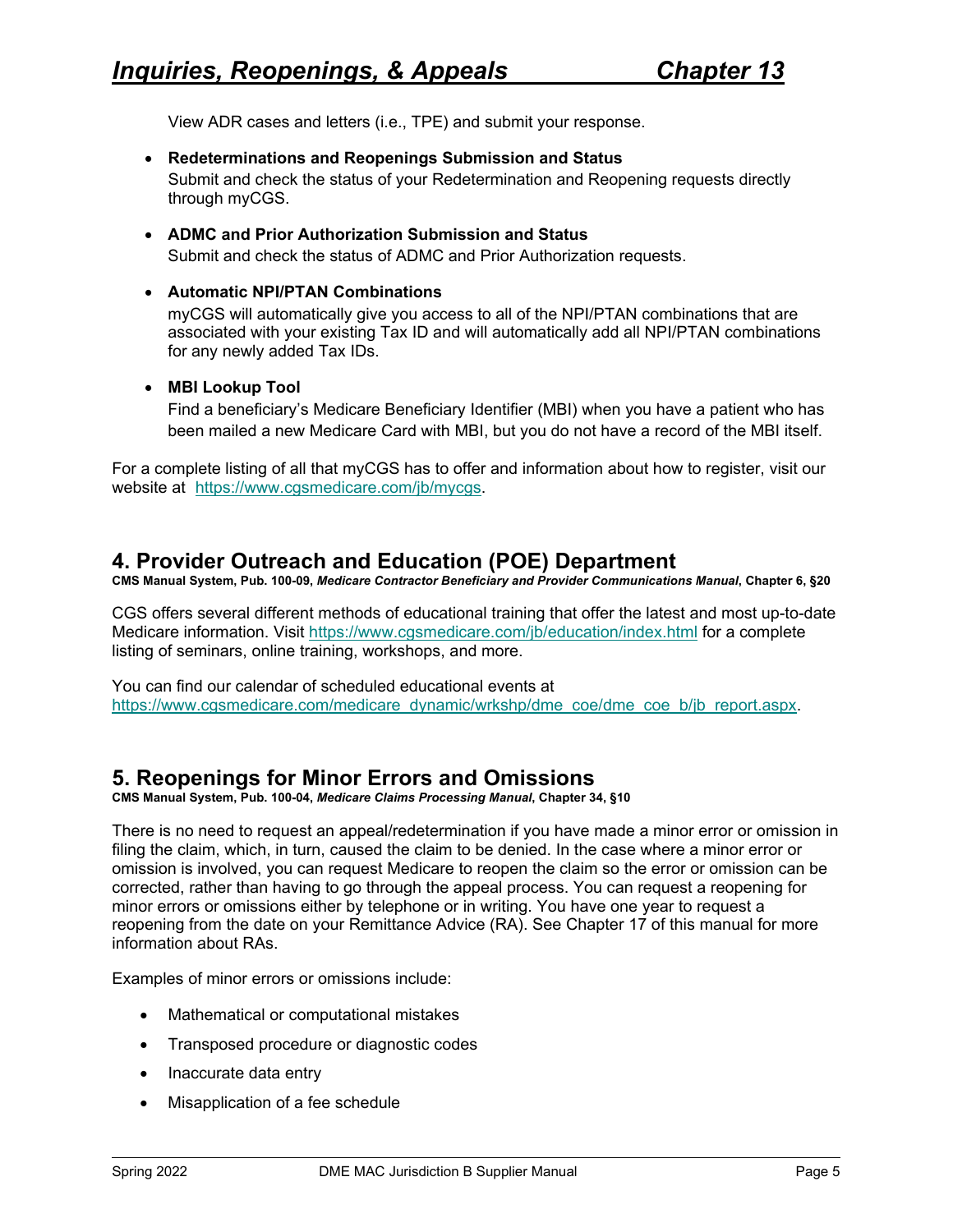- Computer errors
- Denial of claims as duplicates which you believe were incorrectly identified as a duplicate
- Incorrect data items, such as the use of a modifier or date of service, corrected PTANs, and capped rental denials that have received payment(s) for some months

Because some issues are more complicated than others and may require more research or consulting medical staff, the DME MAC reserves the right to decline the clerical error reopening and request that you submit a written redetermination request.

In situations where you or the beneficiary request a redetermination and the issue involves a minor error or omission, irrespective of the request for a redetermination, the DME MAC will treat the request as a request for a clerical error reopening.

The following issues cannot be handled as a reopening:

- [Redetermination requests,](http://www.cignagovernmentservices.com/jc/claims/appeals.html) which must be submitted via the appeals process
- Untimely filing—reopening requests must be made within one year from the date of initial determination
- Unprocessable/returned claims (i.e., ANSI code 16) resubmit the claim with the corrected information
- Addition, change, and/or removal of KX, GA, GY, and/or GZ modifiers
- Claims audited by an outside entity
- Claims denied for medical necessity

NOTE: For information regarding COVID-19, visit [https://www.cgsmedicare.com/jb/covid-19.html.](https://www.cgsmedicare.com/jb/covid-19.html)

The easiest and fastest way to correct or reopen a claim is to utilize the myCGS Web Portal. To do so, use the Claim Correction or Reopening Form Submission option in the Reprocessing menu. You may also request a reopening by telephone or in writing. Detailed instructions are provided below.

### **Telephone Reopenings**

The DME MAC telephone reopening number is 1.844.240.7490. The line is available Monday– Friday, 7 am–4 pm CT. The telephone reopenings line follows the same holiday and training schedule as the Provider Contact Center—refer to the Telephone Inquiries section above for details.

*NOTE: An easier and faster way to complete a telephone reopening request is by using the Claim Correction feature in myCGS. Refer to the myCGS User Manual [\(https://www.cgsmedicare.com/jb/mycgs/pdf/mycgs\\_user\\_manual.pdf\)](https://www.cgsmedicare.com/jb/mycgs/pdf/mycgs_user_manual.pdf) for instructions.*

- 1. Use the telephone reopening process to resolve minor errors or omissions involving:
	- Units of service
	- Service dates
	- Healthcare Common Procedure Code System (HCPCS) coding
	- Diagnosis codes and diagnosis reference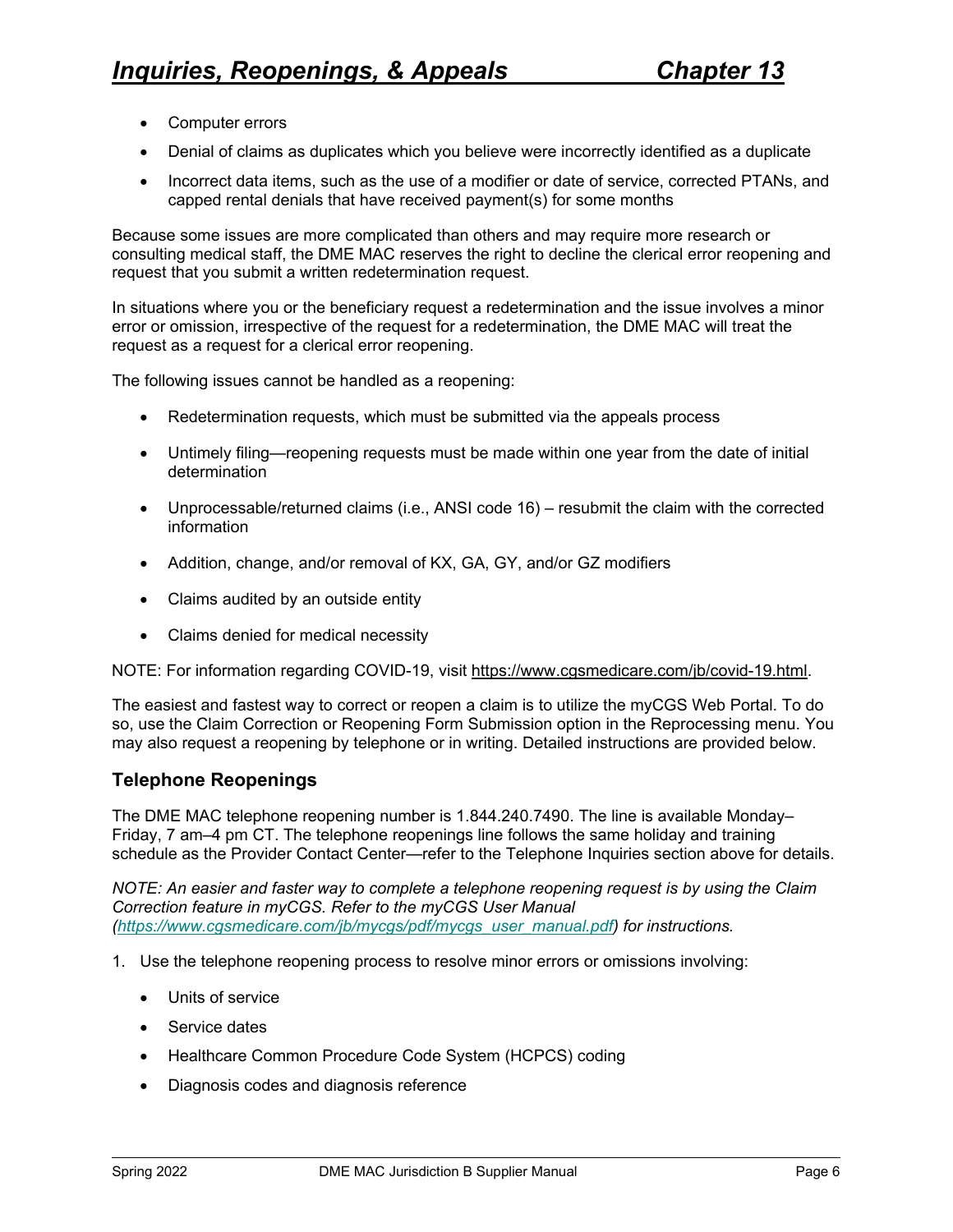- Modifiers (excluding the KX, GA, GY, and GZ modifiers)
- Place of service
- Claim incorrectly denied as duplicate charges
- 2. The following issues are examples of what cannot be handled on the telephone reopening line:
	- Redetermination requests, which must be submitted via the appeals process
	- Untimely filing—Reopening requests must be made within one year from the date of initial determination
	- Unprocessable/returned claims (i.e., CO-16 denials)
	- Medicare Secondary Payer (MSP)/other insurance involvement issues—A secondary payer is an insurance plan that covers medical expenses only after a primary insurer has made payment on a claim
	- Any claim that requires additional documentation
	- Addition, change, and/or removal of KX, GA, GY and/or GZ modifiers
	- Inquiries on the status of a claim(s)
	- Inquiries related to denial of payment based on entitlement
	- Questions that are general in nature and not claim specific
	- Reopening requests for break in service issues
	- CMN or DIF issues or changes
	- Claims audited by an outside entity
	- Claims denied for medical necessity
- 3. Wait to call the telephone reopening line until you receive your Remittance Advice (RA). No action can be taken until a final claim determination is issued.
- 4. Consult this *Supplier Manual* and applicable medical policy guidelines before calling. Failure to have appropriate information available when you call the telephone reopening line may result in an unfavorable decision.
- 5. Questions about the status of a claim or general Medicare payment and coding should not be directed through the telephone reopening line. You can obtain a claim status report through the Interactive Voice Response (IVR) unit or by using Claim Status Inquiry (CSI). See Chapter 8 of this manual for information about CSI.
- 6. You must have the following information on-hand before placing the call for a telephone reopening:
	- Your NPI, PTAN, and last five digits of your TIN
	- The Medicare Claim Control Number (CCN) and reason for denial
	- Beneficiary name and MBI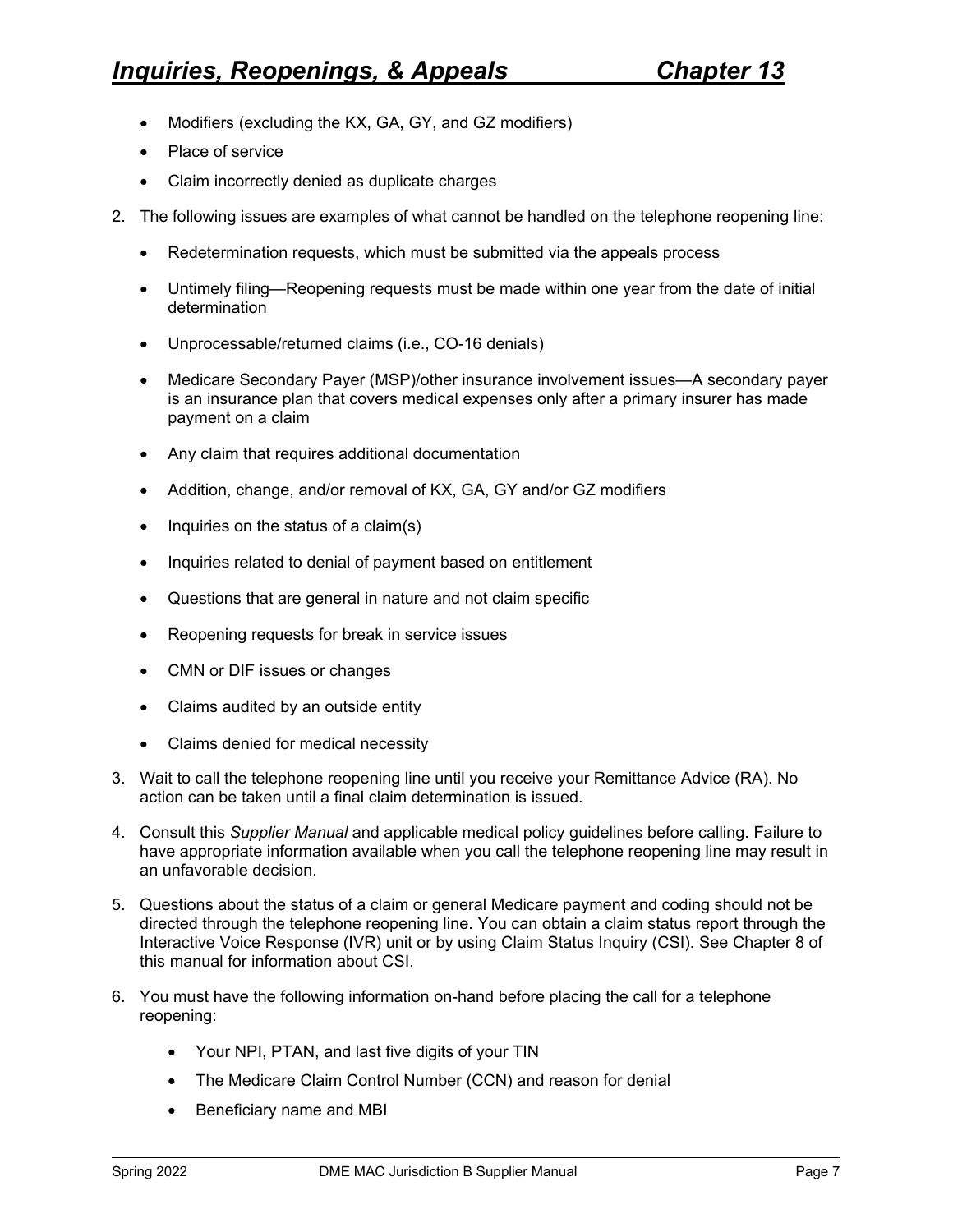- Date of service
- Any additional information to support why you believe the decision is not correct. This includes having the correct procedure code(s), modifier(s), diagnoses, units of service, etc.

Because some issues are more complicated than others and may require more research, the DME MAC reserves the right to decline a telephone reopening and request that you submit a written reopening request.

All medical information provided to the DME MAC must be documented in the patient's file and available to the DME MAC should an audit be required.

If a previous reopening decision has been issued, a redetermination must be made in writing. If a previous redetermination decision has been issued, a reconsideration must be filed. See below for more information about redeterminations and reconsiderations.

To effectively service all callers, each call is limited to five claim issues.

## **Written Reopenings**

The easiest way to submit a written reopening request (for both underpayments and overpayments) is by using the Reopenings Form Submission feature in myCGS. Refer to the myCGS User Manual [\(https://www.cgsmedicare.com/jb/mycgs/pdf/mycgs\\_user\\_manual.pdf\)](https://www.cgsmedicare.com/jb/mycgs/pdf/mycgs_user_manual.pdf) for instructions.

If you need to submit a written reopening request by mail, send it to the following address:

CGS DME MAC Jurisdiction B ATTN: Clerical Error Reopening Department PO Box 20007 Nashville, TN 37202

You may also send written requests for a reopening with an underpayment via fax to 615.660.5978. For a reopening with an overpayment, fax the request to 615.782.4508.

Written reopening requests should be made using [the Medicare Reopening Request](http://www.cgsmedicare.com/jc/forms/pdf/JC_reopenings_form.pdf) [\(https://www.cgsmedicare.com/jb/forms/pdf/JB\\_reopenings\\_form.pdf\)](https://www.cgsmedicare.com/jb/forms/pdf/JB_reopenings_form.pdf) form available on our website at [https://www.cgsmedicare.com/jb/forms/index.html.](https://www.cgsmedicare.com/jb/forms/index.html) If you wish to send a written request instead of using the Medicare Reopening Request form, be sure to include the following information:

- The beneficiary's name and MBI
- The specific services(s) and/or item(s) for which the reopening is being requested and the specific date(s) of service
- The name and signature of the person filing the request

# <span id="page-7-0"></span>**6. Appeals**

**CMS Manual System, Pub. 100-04,** *Medicare Claims Processing Manual***, Chapter 29**

The Medicare program offers suppliers and beneficiaries the right to appeal claim determinations made by the DME MAC. The purpose of the appeals process is to ensure the correct adjudication of claims.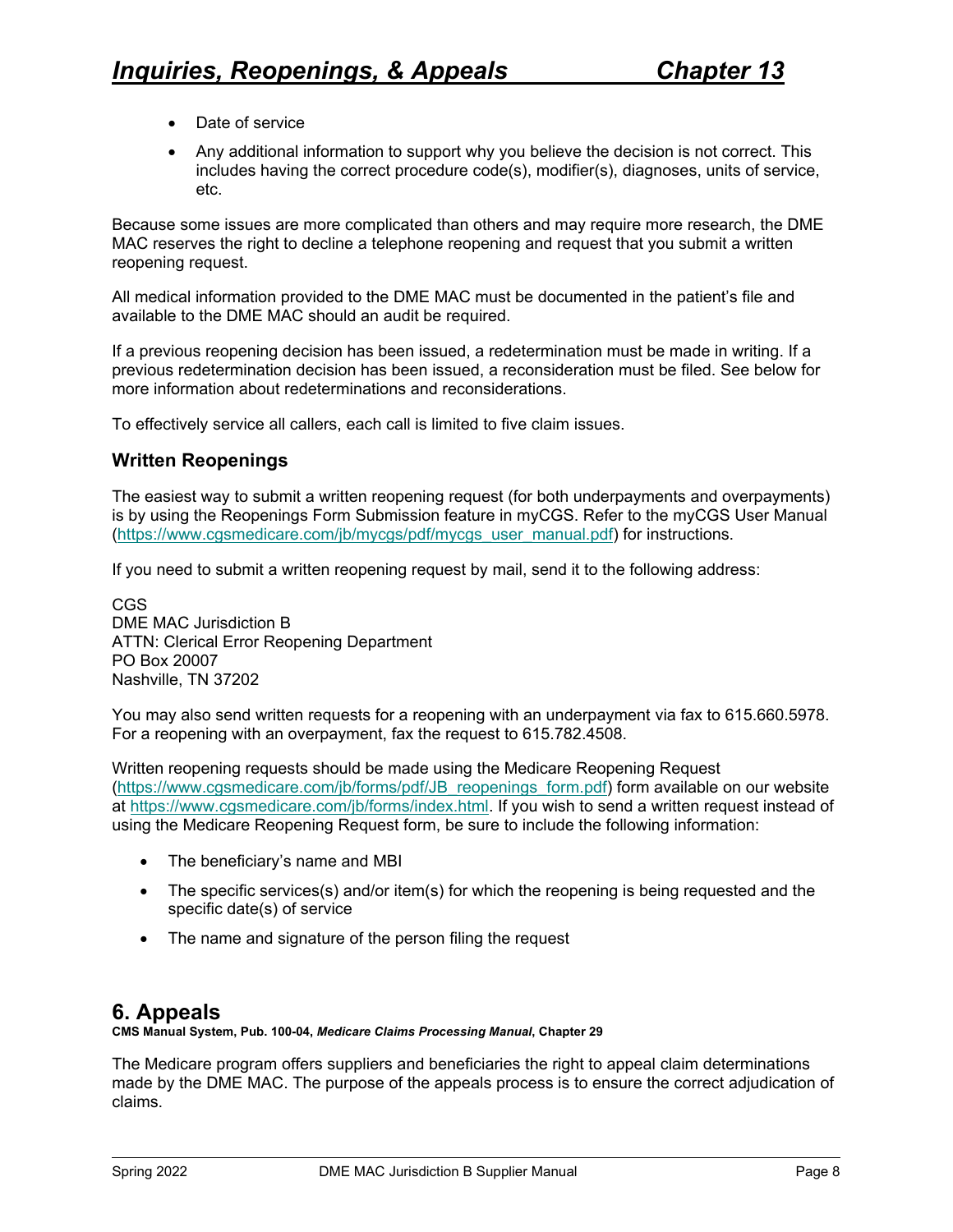Suppliers who provide services to Medicare Part B beneficiaries may appeal an initial claim reimbursement determination. Beneficiaries also have the right to appeal any claim determination.

The Medicare law consists of five levels of appeal. The appellant must begin at the first level after receiving an initial determination. Each level after the initial determination has procedural steps that must be taken before an appeal may be taken to the next level. The following table lists the types of appeal, the order in which appeals must be followed, and the filing requirements for each.

| <b>Appeal Level</b>                                                     | <b>Time Limit for Filing</b><br><b>Request</b>                                                                      | <b>Where to File an Appeal</b>                                         | <b>Monetary</b><br><b>Threshold</b>                                                                     |
|-------------------------------------------------------------------------|---------------------------------------------------------------------------------------------------------------------|------------------------------------------------------------------------|---------------------------------------------------------------------------------------------------------|
| Redetermination                                                         | 120 days from the date of<br>receipt of the initial<br>determination or<br>overpayment demand<br>letter             | CGS<br><b>Jurisdiction B DME MAC</b>                                   | None                                                                                                    |
| Reconsideration                                                         | 180 days from the date of<br>receipt of the Medicare<br><b>Redetermination Notice</b>                               | <b>Maximus Federal</b><br>Services, Inc.                               | None                                                                                                    |
| <b>Administrative Law</b><br>Judge (ALJ)                                | 60 days from the date of<br>receipt of the<br>reconsideration notice                                                | Follow the instructions in<br>your Reconsideration<br>decision letter. | For requests<br>filed on or after<br>January 1, 2021,<br>at least \$180<br>remains in<br>controversy.   |
| <b>Departmental Appeals</b><br>Board (DAB)<br>Review/Appeals<br>Council | 60 days from the date of<br>receipt of the ALJ<br>decision/dismissal                                                | Follow the instructions in<br>your ALJ decision letter.                | None                                                                                                    |
| Federal Court (Judicial)<br>Review                                      | 60 days from the date of<br>receipt of the Appeals<br>Council decision or<br>declination of review by<br><b>DAB</b> |                                                                        | For requests<br>filed on or after<br>January 1, 2021,<br>at least \$1,760<br>remains in<br>controversy. |

### **Parties to an Appeal**

**CMS Manual System, Pub. 100-04,** *Medicare Claims Processing Manual***, Chapter 29, §260**

An appeal request must be submitted by someone who is considered a party to the appeal. The appeal will be dismissed if the person requesting is not a proper party. Any of the following are considered proper parties to an appeal:

- A beneficiary;
- A participating supplier;
- A non-participating supplier taking assignment for a specific item or service;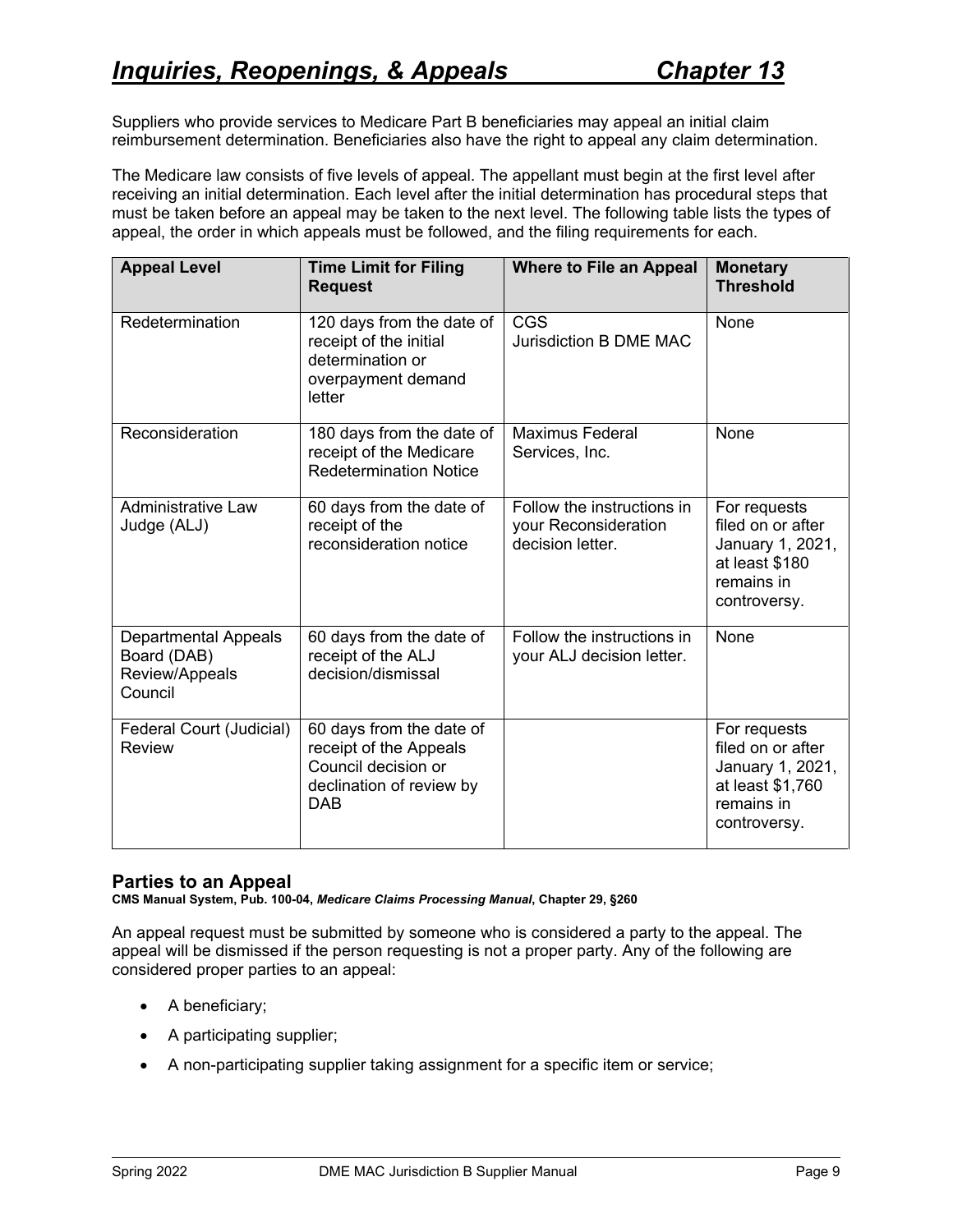- A non-participating supplier of DME potentially responsible for making a refund to the beneficiary under Section 1834(a)(18) of the Act;
- A supplier of medical equipment and supplies not taking assignment and who is responsible for making a refund to the beneficiary under Section 1834(j)(4) of the Act;
- A Medicaid State agency or party authorized to act on behalf of the State; or
- Any individual whose rights may be affected by the claim being reviewed.

#### **Appointment of Representative**

#### **CMS Manual System, Pub. 100-04,** *Medicare Claims Processing Manual***, Chapter 29, §270**

A person/supplier/physician who files an appeal request on behalf of a beneficiary is not, by virtue of filing the appeal, a representative. To act as the beneficiary's representative, a person/supplier/physician must submit a properly executed appointment of representative form— Form CMS-1696 [\(https://www.cms.gov/Medicare/CMS-Forms/CMS-](https://www.cms.gov/Medicare/CMS-Forms/CMS-Forms/Downloads/CMS1696.pdf)[Forms/Downloads/CMS1696.pdf\)](https://www.cms.gov/Medicare/CMS-Forms/CMS-Forms/Downloads/CMS1696.pdf); however, the appointment of representative form is not necessary. A written statement containing all the required elements is also acceptable as a valid appointment of representative. A valid appointment of representative statement must:

- Be in writing, signed (handwritten or electronic, digital, and/or digitized), and dated by both the party and the individual agreeing to be the representative;
- Provide a statement appointing the representative to act on behalf of the party, and authorizing the adjudicator to release identifiable health information to the appointed representative;
- Include a written explanation of the purpose and scope of the representation;
- Contain both the party's and appointed representative's name, phone number, and address;
- Contain a unique identifier of the party being represented. If the party being represented is the beneficiary, the Medicare number must be provided. If the party being represented is a provider or supplier, the National Provider Identifier number should be provided;
- Include the appointed representative's professional status or relationship to the party; and
- Be filed with the entity processing the party's initial determination or appeal (i.e., the DME MAC).

The appointment of representative is valid for one year from either: (1) The date signed by the party making the appointment, or (2) The date the appointment is accepted by the representative whichever is later.

The appointment remains valid for any subsequent levels of appeal on the claim/service in question unless the beneficiary specifically withdraws the representative's authority. However, if during an appeal the appointment of representative expires, a new form is necessary.

# <span id="page-9-0"></span>**7. Redeterminations – First Level of Appeal**

**CMS Manual System, Pub. 100-04,** *Medicare Claims Processing Manual***, Chapter 29, §310**

The first step in the appeals process is the redetermination which is conducted by the DME MAC. The redetermination process provides a re-examination of the initial claim decision. Any new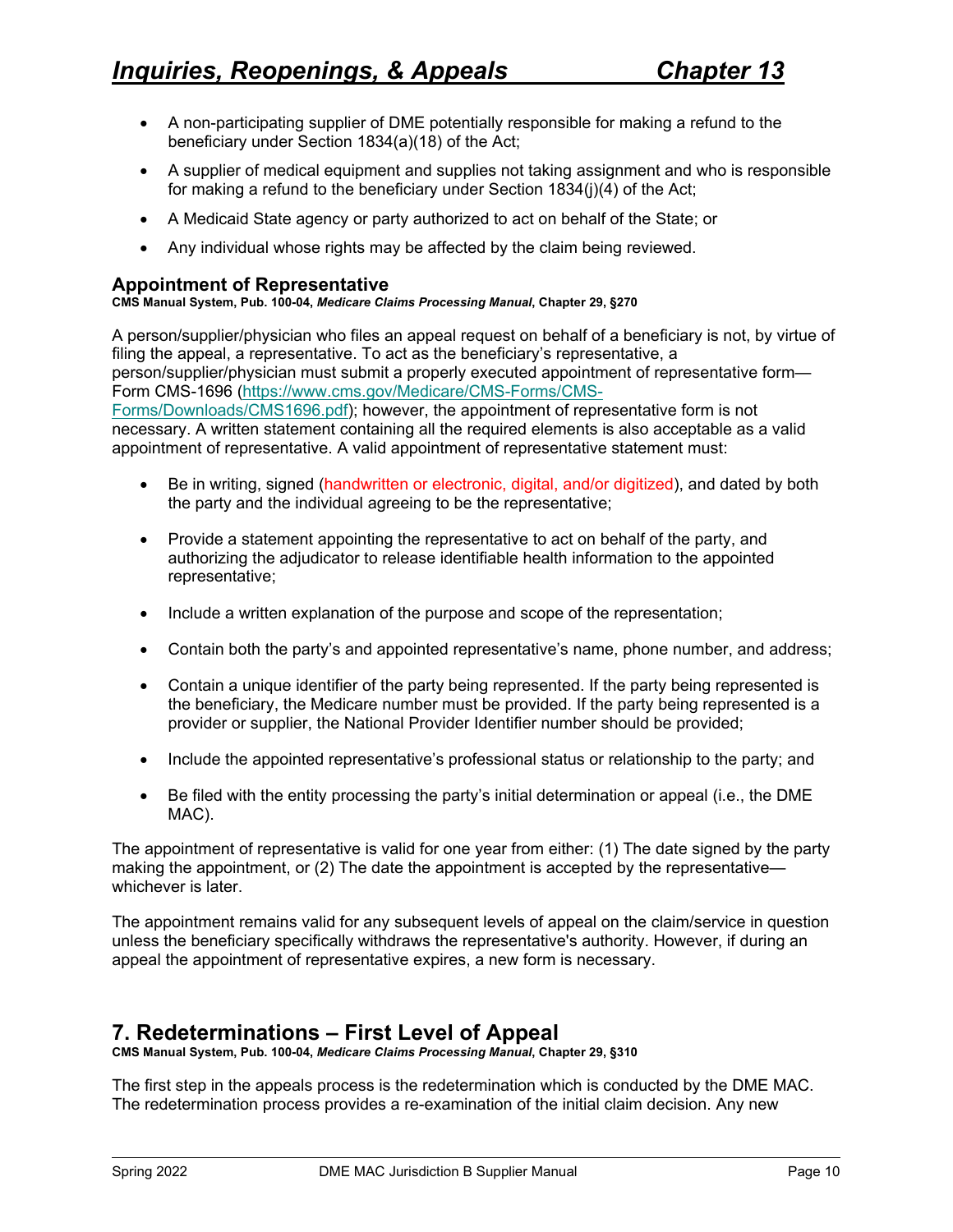information or medical evidence should be submitted with the request for redetermination and will be evaluated fully in accordance with the Medicare law regulating the redetermination process. Every effort will be made by the redetermination specialist to clarify any questions that may arise in the course of the redetermination by requesting additional information/documentation from the beneficiary, supplier, or the appointed representative. The redetermination specialist is someone who did not participate in the original decision.

For redeterminations and reconsiderations of claims denied following a complex prepayment review, a complex post-payment review, or an automated post-payment review by a contractor, CMS has instructed MACs and QICs to limit their review to the reason(s) the claim or line item at issue was initially denied. Prepayment reviews occur prior to Medicare payment, when a contractor conducts a review of the claim and/or supporting documentation to make an initial determination. Post-payment review or audit refers to claims that were initially paid by Medicare and subsequently reopened and reviewed by, for example, a Unified Program Integrity Contractor (UPIC), Recovery Auditor, MAC, Specialty Medical Review Contractor (SMRC), or Comprehensive Error Rate Testing (CERT) contractor, and revised to deny coverage, change coding, or reduce payment. Complex reviews require a manual review of the supporting medical records to determine whether there is an improper payment. Automated reviews use claims data analysis to identify improper payments. If an appeal involves a claim or line item denied on an automated pre-payment basis, MACs and QICs may continue to develop new issues and evidence at their discretion and may issue unfavorable decisions for reasons other than those specified in the initial determination.

The CGS Jurisdiction B DME MAC Redeterminations Department receives misdirected requests every month. Ensuring that you send your redetermination requests to the correct contractor reduces processing time, ensuring that you will receive a decision in a timely manner, and also reducing administrative costs to the Medicare program.

The time limit for requesting a redetermination is 120 days from the date of issuance of the Medicare Remittance Advice (RA) or the date of the overpayment demand letter. The DME MAC redetermination staff will determine if the request was filed timely. The CGS website includes an Appeals Time Limit Calculator

[\(https://cgsmedicare.com/medicare\\_dynamic/jb/time\\_limit\\_calculator/time\\_limit\\_calculator.aspx\)](https://cgsmedicare.com/medicare_dynamic/jb/time_limit_calculator/time_limit_calculator.aspx) to aid you in determining the timelines of your redetermination requests.

NOTE: If you are submitting a request that is past timely filing, please provide good cause for late filing.

The DME MAC Redetermination staff has 60 days to complete a redetermination. If additional documentation is requested or if the appellant submits additional documentation after the redetermination request is submitted, the processing time limit is 74 days from the date of initial receipt.

## **Redetermination Requests**

The easiest way to submit a redetermination request is by using the Redeterminations Form Submission feature in myCGS. Refer to the myCGS User Manual [\(https://www.cgsmedicare.com/jb/mycgs/pdf/mycgs\\_user\\_manual.pdf\)](https://www.cgsmedicare.com/jb/mycgs/pdf/mycgs_user_manual.pdf) for instructions.

The supplier or beneficiary (or their representative) may submit a request for redetermination using the current Medicare DME Redetermination Request Form, which is available on the Forms page [\(https://www.cgsmedicare.com/jb/forms/index.html\)](https://www.cgsmedicare.com/jb/forms/index.html) of our website or at the following link: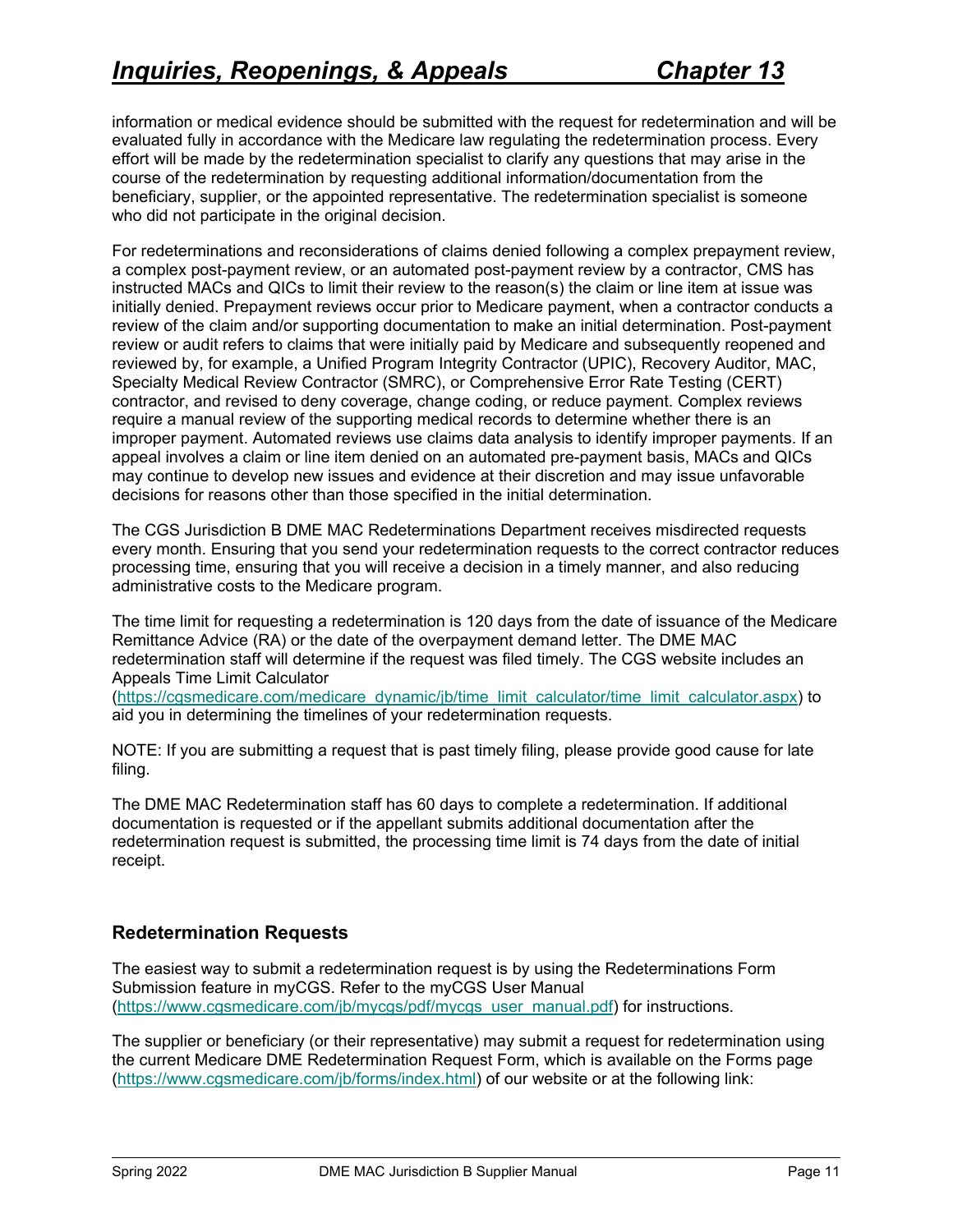Medicare DME Redetermination Request Form

[\(https://www.cgsmedicare.com/jb/forms/pdf/JB\\_redetermination\\_form.pdf\)](https://www.cgsmedicare.com/jb/forms/pdf/JB_redetermination_form.pdf) (141K)  $\overline{\mathbb{Z}}$  PDF

If you wish to send a written request instead of using the Medicare DME Redetermination Request Form, your written request **must** contain the following elements:

- The beneficiary's name;
- The Medicare ID of the beneficiary;
- The specific service(s) and/or item(s) for which the redetermination is being requested and the specific date(s) of service; and
- The name of the person filing the request (note that for requests filed prior to July 8, 2019, the signature of the person filing the request is also required).

Please include all CCNs per beneficiary on your redetermination request.

Incomplete requests will be dismissed with an explanation of the missing information. You will be instructed to resubmit the request with all of the missing information. Incomplete requests that are resubmitted for appeal must be submitted within 120 days from the date of the Medicare Remittance Advice (RA) or the overpayment demand letter. Incomplete requests that are resubmitted past the 120-day timely filing limit will be dismissed.

There are three ways to submit a redetermination request: the myCGS Web Portal, fax, or mail.

- To submit a redetermination request through myCGS, refer to the myCGS User Manual [\(https://www.cgsmedicare.com/jb/mycgs/pdf/mycgs\\_user\\_manual.pdf\)](https://www.cgsmedicare.com/jb/mycgs/pdf/mycgs_user_manual.pdf).
- Send redetermination requests via fax through our appeals fax line at 615.660.5976.
- If you prefer to mail your request, send your redetermination to:

CGS DME MAC Jurisdiction B PO Box 20007 Nashville, TN 37202

If you need to send more than one redetermination request in a single fax transmission, you can do so by using the CGS Separator Sheet

[\(https://www.cgsmedicare.com/jb/forms/pdf/jb\\_separator\\_sheet.pdf\)](https://www.cgsmedicare.com/jb/forms/pdf/jb_separator_sheet.pdf), which is available on the Forms page [\(https://www.cgsmedicare.com/jb/forms/index.html\)](https://www.cgsmedicare.com/jb/forms/index.html) of our website. Doing so will ensure each individual request is recognized and handled in the most timely and efficient manner. Whether you have two, three, or more separate redetermination requests, simply insert the Separator Sheet in between each of the requests in your fax. When we receive the fax, our scanning technology will detect the Separator Sheet and know to separate each section of the fax automatically.

There are two ways you can use the Separator Sheet depending on how you send faxes:

- If you send faxes electronically, download the Separator Sheet and insert it in between each of your requests.
- $\bullet$  If you use a traditional fax machine (i.e., you print your request and then fax it), print the Separator Sheet and insert it in between each of your requests.

Note that the Separator Sheet is only for use with redetermination requests.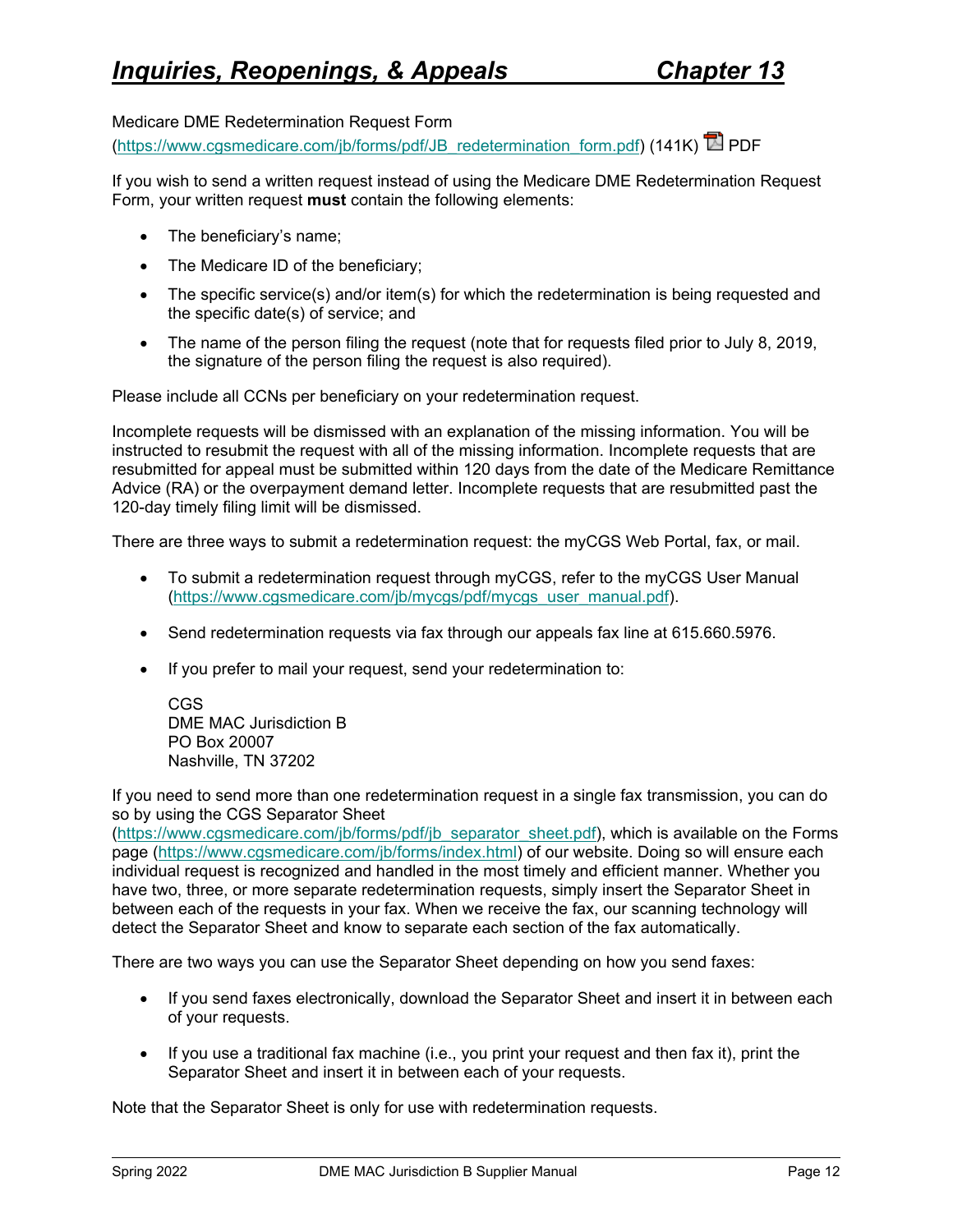For additional information about faxes, refer to our [Sending Faxes to Jurisdiction B](http://www.cgsmedicare.com/jc/forms/sending_faxes.html) webpage [\(https://www.cgsmedicare.com/jb/forms/sending\\_faxes.html\)](https://www.cgsmedicare.com/jb/forms/sending_faxes.html).

You can use myCGS or the Interactive Voice Response (IVR) system to verify receipt of your redetermination request. Verification via the myCGS and IVR is available 10 days after CGS receives the request. myCGS and the IVR will provide confirmation and a status of your request. Duplicate submissions of your redetermination request will not accelerate the review and decision process.

### **Submitting Redetermination Requests for Overpayments**

If you disagree with a request to refund an overpayment, you have the right to a first level (redetermination) appeal. Take these actions when you receive the initial demand letter to refund an overpayment:

- 1. It is in your best interest to **immediately refund** the requested amount. This will help you avoid an offset and accruing interest.
- 2. **File your appeal** using the Medicare DME Redetermination Request Form on our website.\*
	- a. Select YES in the Overpayment Appeal section of the form.
	- b. Indicate who requested the overpayment—Medical Review, Unified Program Integrity Contractor (UPIC), Comprehensive Error Rate Testing Contract (CERT), Recovery Auditor (RAC), Supplemental Medical Review Contractor (SMRC), Office of Inspector General (OIG), etc.
- 3. Submit your appeal to the appropriate DME MAC using the information provided on the form.
	- a. Submit via the myCGS Web Portal. Refer to the myCGS User Manual [\(https://www.cgsmedicare.com/jb/mycgs/pdf/mycgs\\_user\\_manual.pdf\)](https://www.cgsmedicare.com/jb/mycgs/pdf/mycgs_user_manual.pdf) for instructions.
	- b. Submission via fax:

Send your fax to the Overpayment Redetermination Fax Line at 615.782.4514.

c. Submission via mail:

CGS Overpayment Appeals PO Box 23070 Nashville, TN 37202

*\*Using the Medicare DME Redetermination Request Form is not required, but it is highly recommended for faxed or mailed requests. You can access the Redetermination Request Form on our website by visiting [https://www.cgsmedicare.com/jb/forms/index.html.](https://www.cgsmedicare.com/jb/forms/index.html)* 

When submitting a redetermination request regarding an overpayment, it is very important that you:

- Complete the Redetermination Request Form in its entirety.
- Provide the claim control number (CCN) of the adjusted claim that reflects the overpayment.
- Include a copy of the audit results letter (for example, a notification letter from the contractor who audited your claims, such as the UPIC, RAC, Medical Review, etc.).
- Include a copy of the overpayment demand letter (the official demand letter that is issued by CGS, containing the total amount of the overpayment, information on where to send payment, and appeal rights).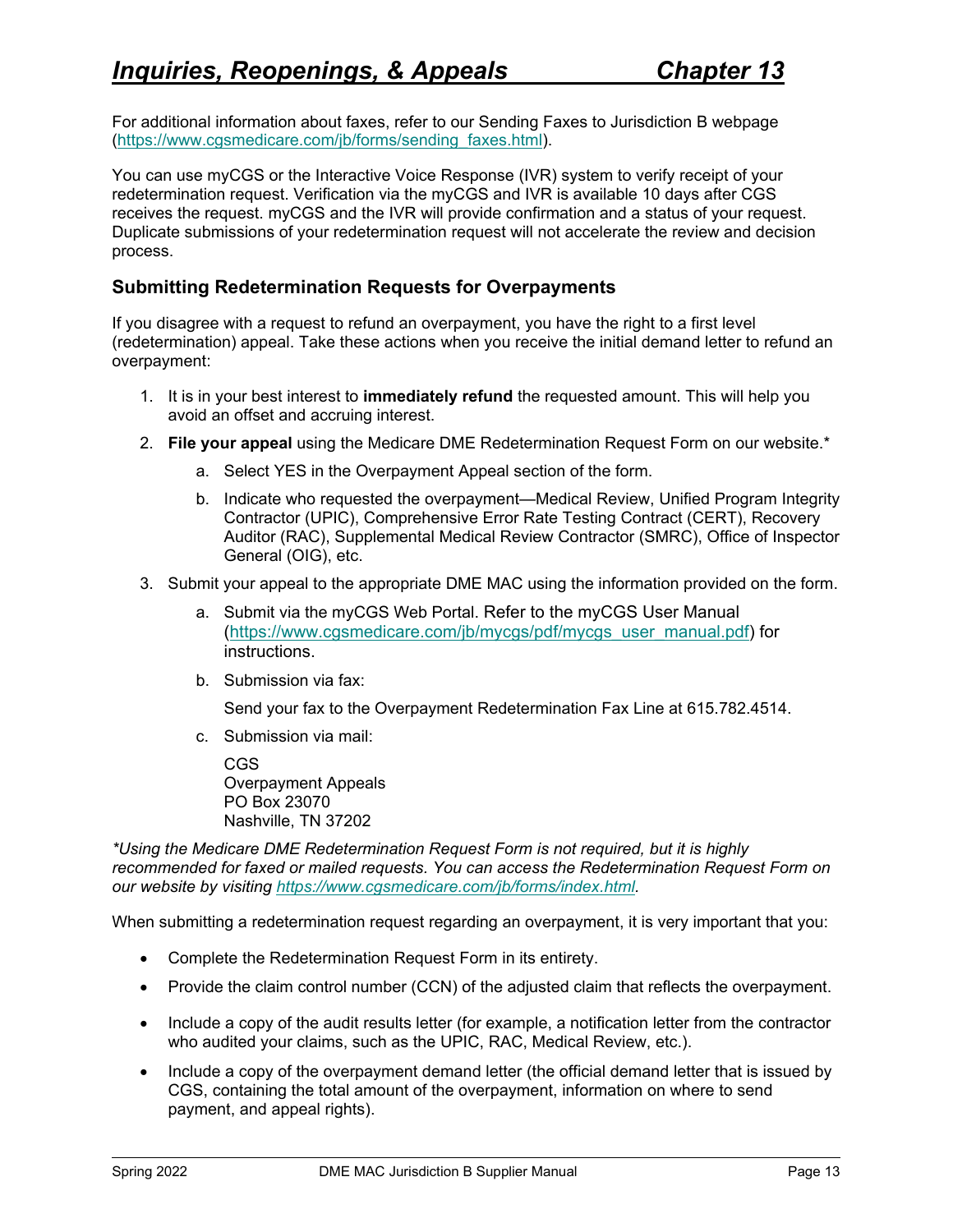• When preparing your request for an extrapolated appeal, it is very helpful if you prepare the documents in the following order:

Page 1: A letter identifying supplier, contact information, ARDCN, Invoice Number or Letter Number, reason for appeal, etc.

Page 2: A copy of the original demand letter that has the beneficiary names listed OR a complete list of beneficiary names, Medicare IDs, DOS, and items appealed.

Page 3: Documentation needed to support the appeal.

• Submit one redetermination request per demand letter.

Note: Please specify in your request if you wish to appeal the entire amount of the overpayment demand letter or only certain claims. For cases involving multiple beneficiaries, it may be helpful to include a spreadsheet or list containing all of the items identified in bullet three above for each claim you wish to appeal.

### **Submitting Documentation with the Redetermination Request**

Original claim denials are often upheld at the redetermination level of appeal due to the lack of documentation supporting the medical necessity of services rendered. Before requesting a redetermination, consult the appropriate Local Coverage Determination(s) and/or supplier bulletins on our website at [https://www.cgsmedicare.com/jb/index.html.](https://www.cgsmedicare.com/jb/index.html) These resources contain all applicable medical policy and documentation guidelines for each piece of equipment/supply. Failure to include all appropriate documentation with the appeal may result in an unfavorable appeal decision.

When submitting a redetermination request:

- Include documentation that is relevant to the reason why your claim denied.
- If you received a letter requesting additional documentation for your claim from a Unified Program Integrity Contractor (UPIC), DME MAC Medical Review, RAC, CERT, SMRC, OIG, or any other Medicare contractor, always include each item that was requested on the letter with your redetermination request.
- All medical documentation must be signed and dated by a health care professional.

For detailed instructions on submitting documentation with your redetermination request in myCGS, refer to the myCGS User Manual [\(https://www.cgsmedicare.com/jb/mycgs/pdf/mycgs\\_user\\_manual.pdf\)](https://www.cgsmedicare.com/jb/mycgs/pdf/mycgs_user_manual.pdf).

#### **Redetermination Decisions**

The redetermination decision will result in one of three dispositions:

#### **Affirmation**

A Medicare Redetermination Notice (MRN) will be sent to the appellant explaining the decision and the grounds on which the affirmation is based. A copy of all decisions will be sent to all parties of the appeal.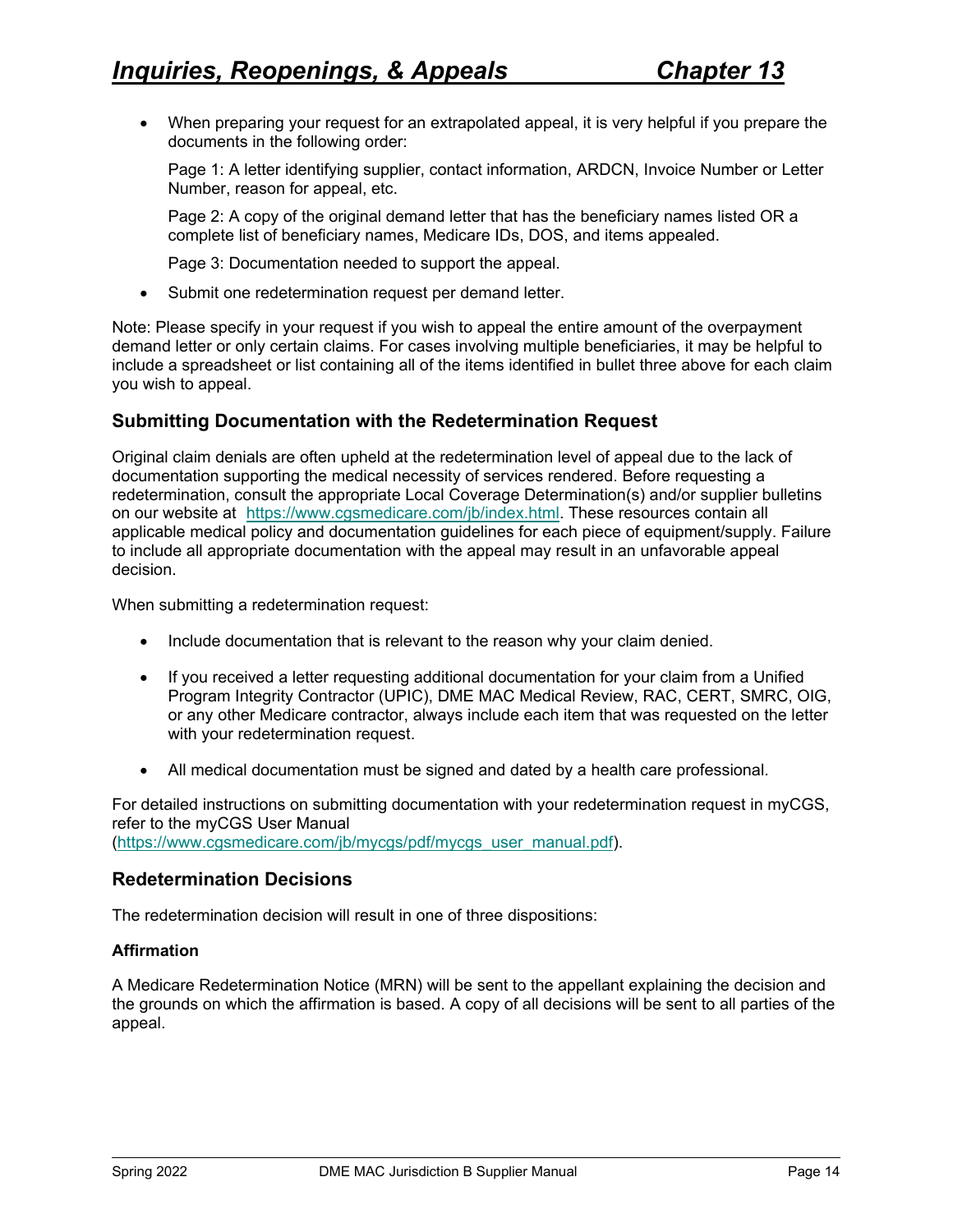#### **Reversal**

A fully favorable reversal will result in an adjusted claim with an accompanying Medicare Summary Notice (MSN) sent to the beneficiary and Remittance Advice (RA) sent to you, serving as notice of the decision. A partially favorable decision will result in an adjusted claim with an accompanying MSN and RA, as well as an MRN to the appellant explaining the reason for the partially favorable decision. The DME MACs have 30 days to initiate the effectuation or to determine the payment amounts from the date of the decision. Once the payment amount has been determined, the effectuation has 30 days to complete.

#### **Dismissal**

**CMS Manual System, Pub. 100-04,** *Medicare Claims Processing Manual***, Chapter 29, §200.C**

A dismissal letter will be sent if the redetermination request was not filed timely, was missing required elements of a redetermination request, was submitted in response to an action not considered an initial determination, or the proper Appointment of Representative documents are not received.

If you would like to request that we vacate a dismissal, you must file a request within six months of the date of receipt of the dismissal notice. In your request, please explain why you believe you have good and sufficient cause for filing late or for not including all required items in your request.

Parties to the redetermination have the right to appeal a dismissal of a redetermination request to the Qualified Independent Contractor (QIC) that conducts level 2 appeals (reconsiderations—see below) if they believe the dismissal is incorrect.

The reconsideration request must be filed at the QIC within 60 days of the date of the dismissal letter. When the QIC performs its reconsideration of the dismissal, it will decide if the dismissal was correct. If it determines that the DME MAC incorrectly dismissed the redetermination, it will vacate the dismissal and remand the case to the DME MAC for redetermination. It is mandatory for the DME MAC to reopen any case that is remanded to it and issue a new decision. The QIC's reconsideration of a DME MAC's dismissal of a redetermination request is final and not subject to further review.

## <span id="page-14-0"></span>**8. Reconsideration – Second Level of Appeal**

**CMS Manual System, Pub. 100-04,** *Medicare Claims Processing Manual***, Chapter 29, §320 MLN Matters Article SE1521**

The second level in the appeals process is a reconsideration. The reconsideration is conducted by the Qualified Independent Contractor (QIC), Maximus Federal Services, Inc. A redetermination must be issued on the date of service and item/service in dispute before requesting a reconsideration.

The reconsideration process will provide a re-examination of the reason(s) stated in the redetermination decision letter. Any new information or medical evidence must be submitted with the request for reconsideration and will be evaluated fully in accordance with the Medicare law regulating the reconsideration process.

The adjudicator performing the reconsideration is an independent reviewer of the appeal. Requests on claims that were denied due to medical necessity will be reviewed by a panel of physicians and other health professionals.

The QIC has 60 days to render a reconsideration decision.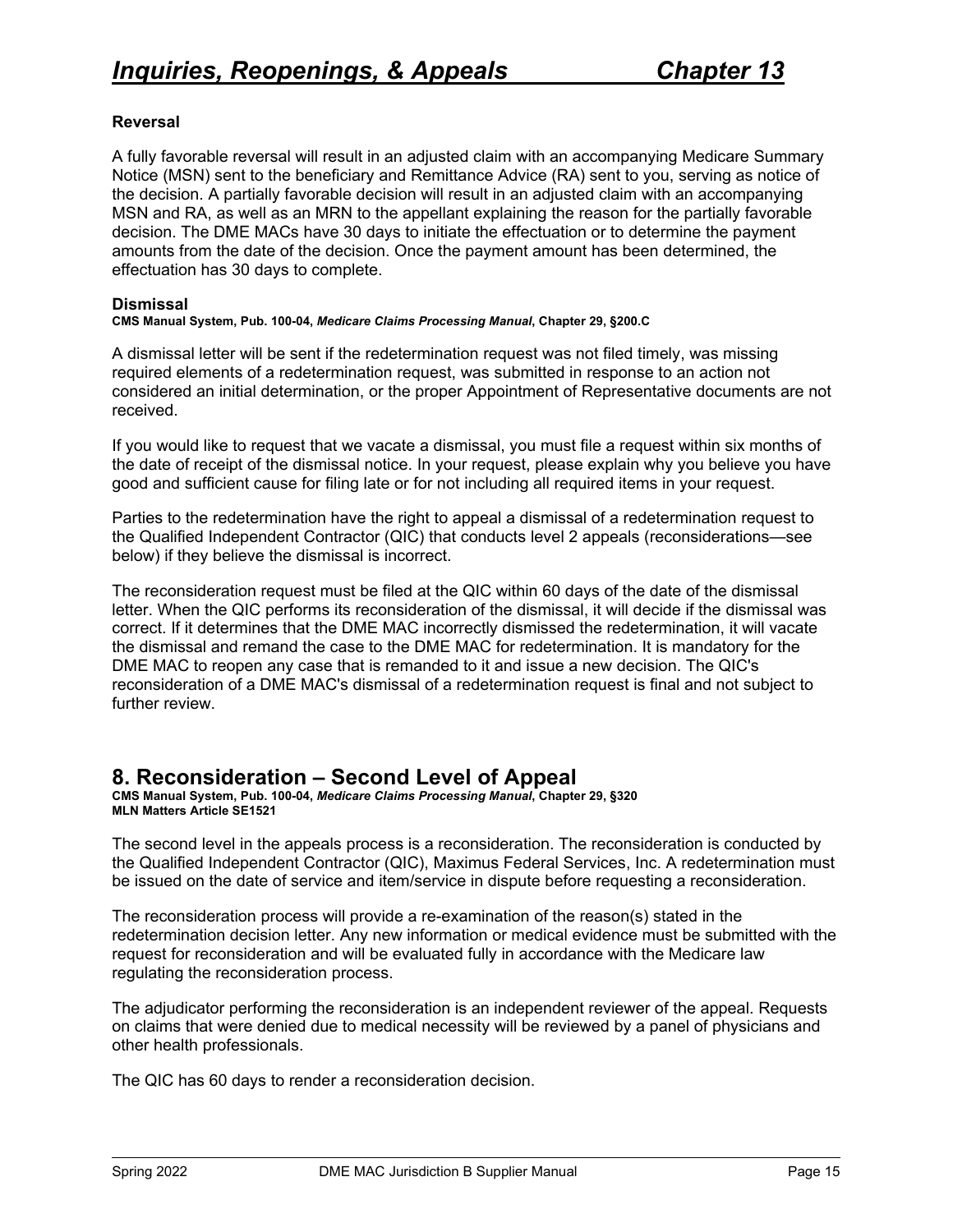#### **Reconsideration Requests**

To exercise your right to a reconsideration, you must file a request in writing to the QIC contractor within 180 days of receiving the MRN. You may submit the request by any of the following ways:

- Complete the Reconsideration Request Form included with the MRN;
- Complete the Jurisdiction B Reconsideration Request Form located on the CGS website at [https://www.cgsmedicare.com/jb/forms/pdf/JB\\_reconsideration\\_form.pdf;](https://www.cgsmedicare.com/jb/forms/pdf/JB_reconsideration_form.pdf)
- Complete CMS 20033 Medicare Reconsideration Request Form located at [https://www.cms.gov/Medicare/CMS-Forms/CMS-Forms/downloads/cms20033.pdf;](https://www.cms.gov/Medicare/CMS-Forms/CMS-Forms/downloads/cms20033.pdf) or
- Submit a written request containing **all** of the following information:
	- o The beneficiary's name;
	- o The beneficiary's Medicare health insurance claim number;
	- $\circ$  The specific service(s) and item(s) for which the reconsideration is requested, and the specific date(s) of service;
	- o The name of the party or representative of the party; and
	- $\circ$  The name of the contractor that made the redetermination.

Send your request for reconsideration to the QIC at the address below. Ensuring that you send your reconsideration requests to the correct contractor reduces processing time, ensuring that you will receive a decision in a timely manner, as well as reducing administrative costs to the Medicare program. If the reconsideration request is incorrectly sent to the DME MAC, processing of that request could be delayed by up to 60 days.

Maximus Federal Services, Inc. Medicare DME 3750 Monroe Avenue, Suite 777 Pittsford, NY 14534-1302 Phone: 585-348-3200 Toll Free: 833-974-2363 (833-9QI-CDME)

Website: [www.medicaredmeappeals.com](https://www.medicaredmeappeals.com/)

Requests can also be submitted via the QIC Appeals Portal at [https://qicappeals.cms.gov.](https://qicappeals.cms.gov/)

The DME MACs must be notified of the effectuation by the QIC. The DME MACs cannot accept copies of the decision letters from suppliers, beneficiaries, or representatives in order to effectuate the QIC's decision. The DME MACs have 30 days to initiate the effectuation or to determine the payment amounts from the date of receipt of the effectuation notification from the QIC. Once the payment amount has been determined, the effectuation has 30 days to complete.

#### **Reconsiderations: Formal Telephone Discussion Demonstration**

CMS has launched a Formal Telephone Discussion Demonstration with DME suppliers in Jurisdiction B that submit Medicare Fee-For-Service claims. The demonstration will provide selected suppliers that have submitted reconsiderations the opportunity to participate in a formal recorded telephone discussion with the QIC.